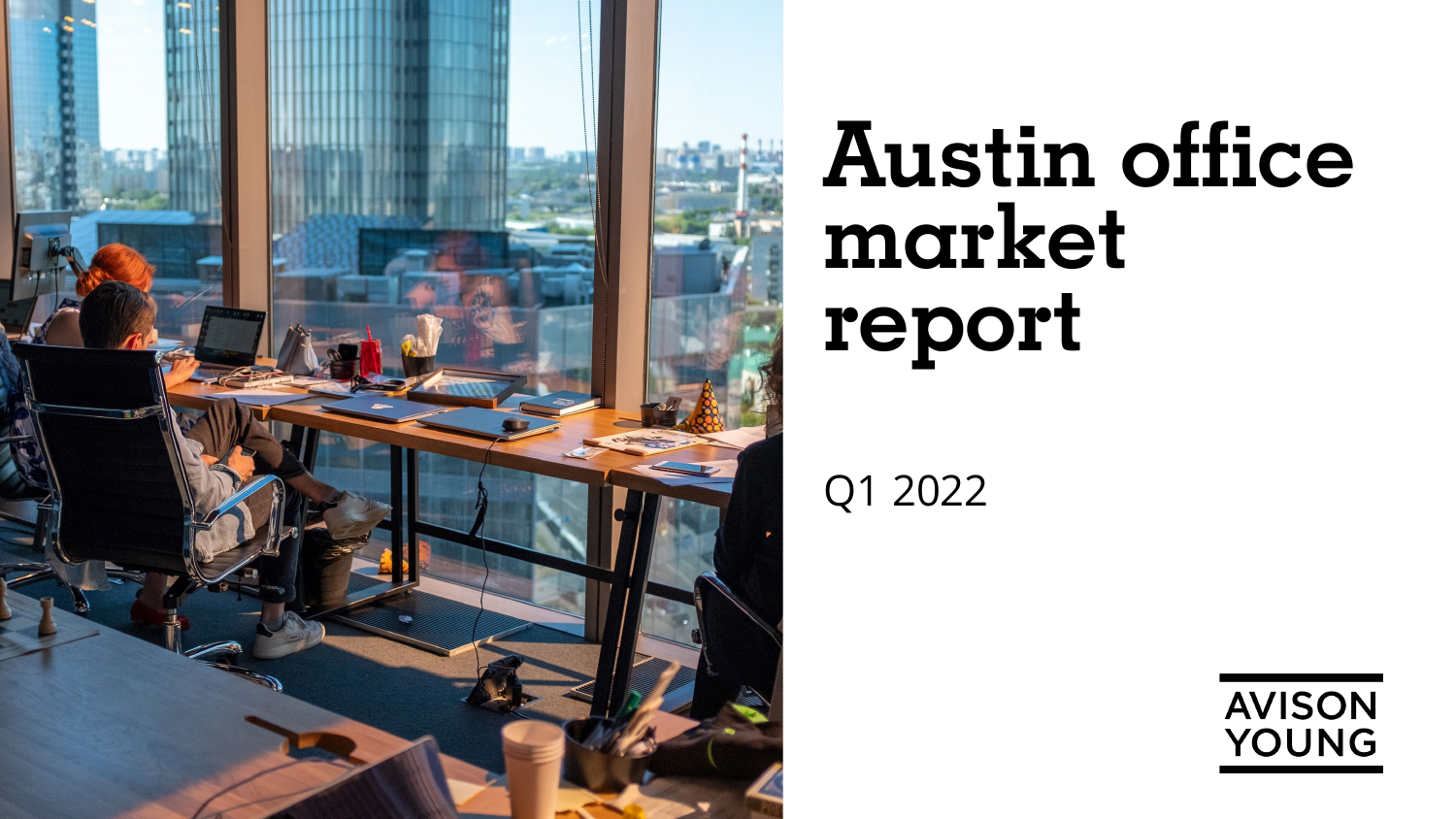### **Office market trends**

# **01 02 03**

### **Office job growth surges**

The Austin MSA continues to lead the nation in job growth since over the last year. Austin's office employment has surged by almost 20% since February 2020, a 60,000 job increase in the last 12 months.

**Tech leads leasing activity**

#### Tech tenants continues to drive leasing activity within the office sector. Just before the start of Q1 2022, Meta committed to 589,000 sf and Amazon committed to 330,000 sf at Domain 9. In Q1 2022, Tiktok signed for 126,000 sf at 300 Colorado, Cirrus Logic signed for 124,000 at 701 Rio Grande, and Atmosphere committed to 114,000 sf at Bouldin Creek.

### **Pricing in urban markets climbs**

Pricing within Austin's primary tech submarkets continues to climb, with pricing within the CBD reaching into the mid-\$50's NNN for new product, while adjacent submarkets have seen pricing push into the mid- to high-\$40s NNN. As demand continues to surge and availability dwindles, several new projects have announced groundbreakings to keep up with demand.

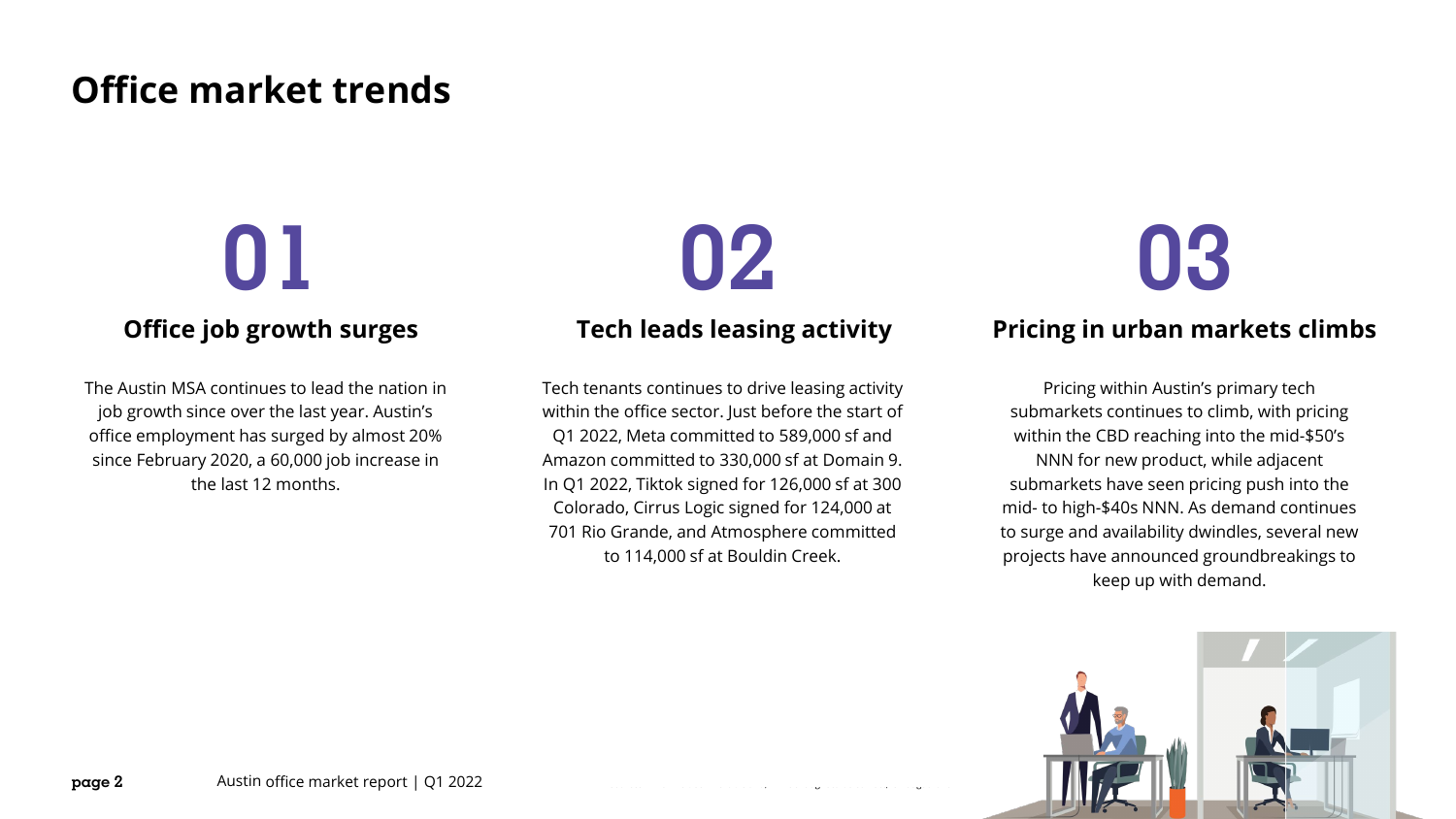### **Office market indicators**















 $\mathbf{page~3}$  and rights reserved. E. & O.E.: The information contained herein was obtained from  $\mathbf{page~3}$  and  $\mathbf{page~3}$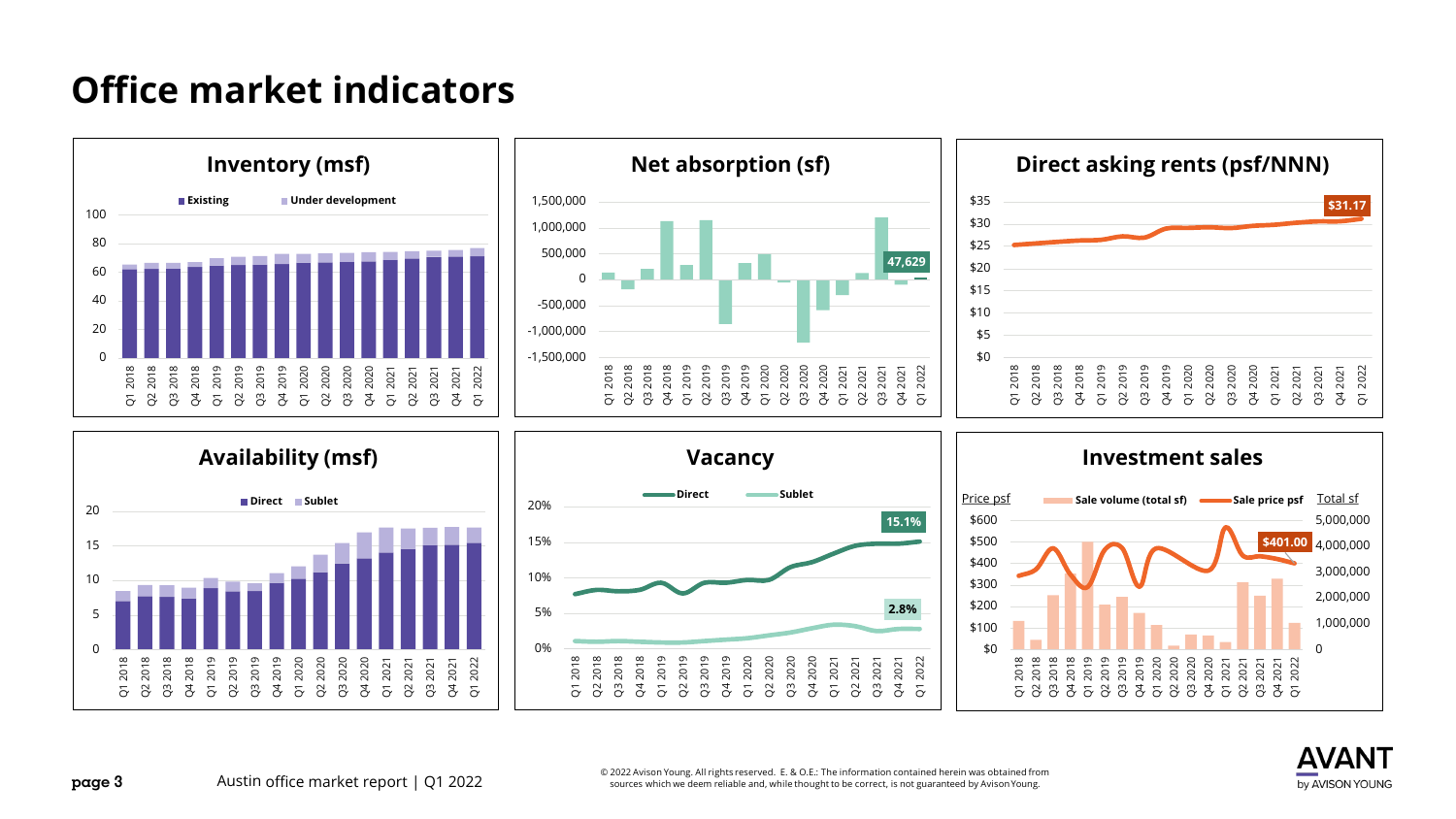## **Office market activity**

#### **Recent leasing activity**

| Tenant name   | Address           | Sign date | <b>Size</b> | Transaction type | Lease type |
|---------------|-------------------|-----------|-------------|------------------|------------|
| Cirrus Logic  | 701 Rio Grande St | Jan 2022  | 124,000     | New              | Direct     |
| Atmosphere    | 2043 S Lamar Blyd | Feb 2022  | 114,413     | <b>New</b>       | Direct     |
| Amazon        | 2409 Palm Way     | Dec 2021  | 332,865     | <b>New</b>       | Direct     |
| Meta          | 400 W 6th St      | Dec 2021  | 589,000     | <b>New</b>       | Direct     |
| <b>TikTok</b> | 300 Colorado St   | Dec 2021  | 332,865     | New              | Direct     |

#### **Recent sales activity**

| Buyer                        | Address                        | Sale date | Seller                              |
|------------------------------|--------------------------------|-----------|-------------------------------------|
| Kilroy Realty                | 10615 Burnet Rd                | Mar 2022  | Capella Commercial                  |
| Oakpoint Capital Partners    | 912 S Capital of Texas Highway | Mar 2022  | RMR Group                           |
| Urbana Partners              | Reserve at Bull Creek          | Feb 2022  | RMR Group                           |
| <b>Walton Street Capital</b> | Eastlake at Tillery            | Jan 2022  | <b>Cypress Real Estate Advisors</b> |

### **Large contiguous space availabilities**

| Owner                         | Address       | Date available | Block size | <b>Floors</b> | Asking rent | Landlord Broker               |
|-------------------------------|---------------|----------------|------------|---------------|-------------|-------------------------------|
| Kilroy Realty                 | 200 W 6th St  | Available      | 241,597    | 18-24         | \$53.00 NNN | <b>CBRE</b>                   |
| <b>Stream Realty Partners</b> | 401 S 1st St  | Available      | 119,859    | $7-10$        | \$50.00 NNN | <b>Stream Realty Partners</b> |
| <b>Hines</b>                  | 1200 E 4th St | Aug 2023       | 93,000     | $1 - 3$       | \$47.00 NNN | ∣∟∟                           |
| CIM group                     | 3100 E 5th St | Available      | 117,996    | 1-2           | \$40.00 NNN | Cushman & Wakefield           |

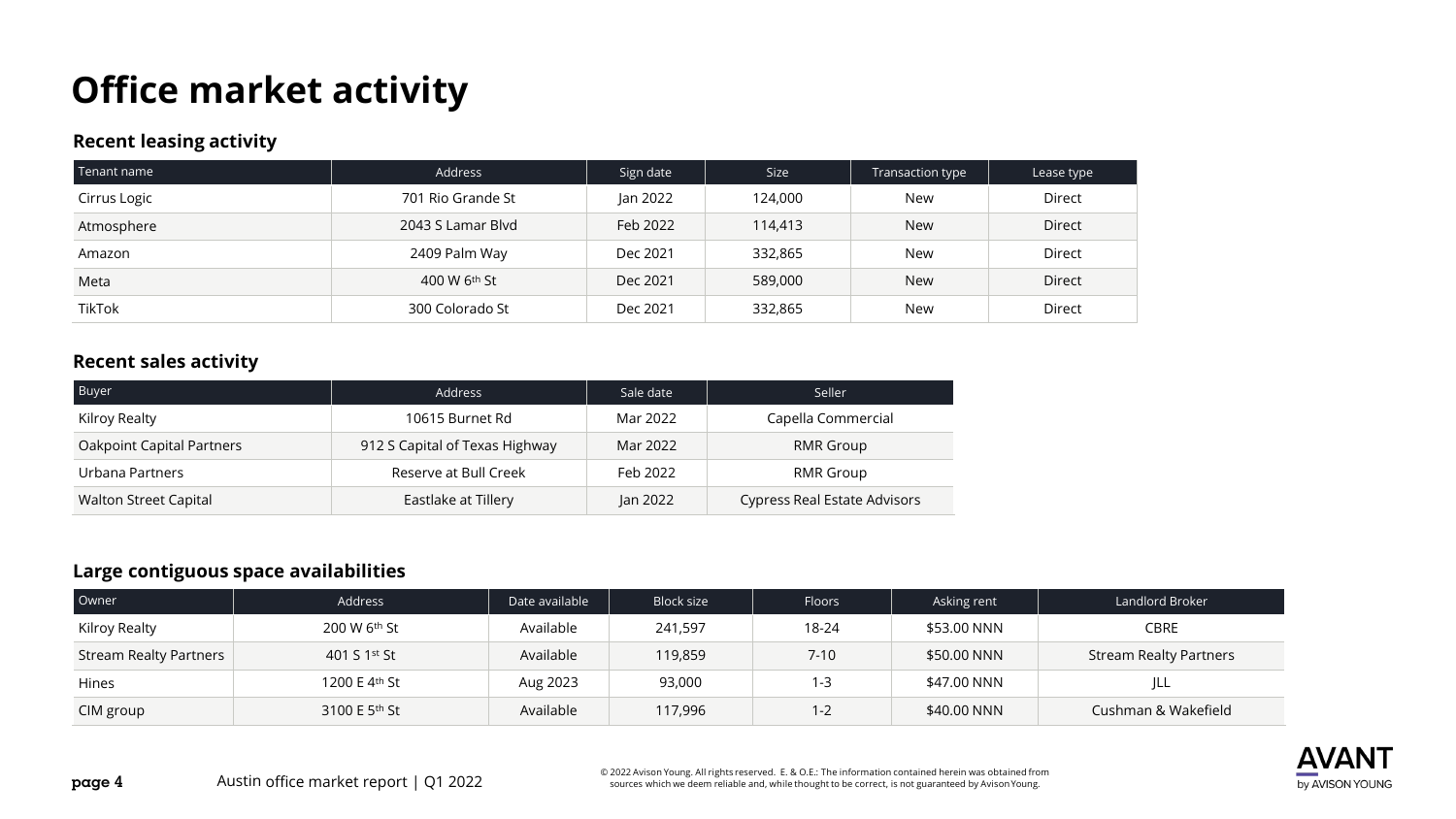### **Office market stats by submarket**

|                      |                | <b>Direct Vacancy</b> |                | <b>Net Absorption</b> |             | <b>SF Under</b> | <b>Average Asking Rent (NNN)</b> |              |                |                          |
|----------------------|----------------|-----------------------|----------------|-----------------------|-------------|-----------------|----------------------------------|--------------|----------------|--------------------------|
| <b>By Submarket</b>  | Inventory (sf) | <b>Total %</b>        | <b>Class A</b> | <b>Class B</b>        | <b>1Q22</b> | <b>YTD</b>      | <b>Construction</b>              | <b>Total</b> | <b>Class A</b> | <b>Class B</b>           |
| CBD                  | 13,571,980     | 13.7%                 | 13.9%          | 13.8%                 | 66,638      | 66,638          | 2,065,017                        | \$41.60      | \$43.33        | \$35.85                  |
| Central              | 1,580,128      | 6.6%                  | 12.0%          | 3.0%                  | $-3,266$    | $-3,266$        | 91,548                           | \$31.92      | \$36.27        | \$22.46                  |
| East                 | 3,459,821      | 25.2%                 | 34.5%          | 13.8%                 | 119,141     | 119,141         | 2,059,918                        | \$38.26      | \$39.80        | \$33.12                  |
| <b>Far Northwest</b> | 4,555,164      | 8.0%                  | 17.5%          | 3.8%                  | $-39,814$   | $-39,814$       | 22,584                           | \$25.29      | \$24.55        | \$26.76                  |
| North                | 914,401        | 48.6%                 | 23.7%          | 56.8%                 | 0           | 0               | 707,604                          | \$26.05      | \$28.10        | \$25.04                  |
| North Central        | 9,711,174      | 7.8%                  | 3.4%           | 11.2%                 | $-16,013$   | $-16,013$       | $\mathbf 0$                      | \$32.67      | \$43.57        | \$24.82                  |
| Northeast            | 3,349,462      | 17.4%                 | 15.6%          | 20.0%                 | $-14,397$   | $-14,397$       | 0                                | \$19.44      | \$28.00        | \$18.82                  |
| Northwest            | 15,063,173     | 20.6%                 | 10.6%          | 32.2%                 | 12,649      | 12,649          | $\mathbf 0$                      | \$24.59      | \$27.14        | \$21.40                  |
| Round Rock           | 1,203,688      | 5.6%                  | 1.0%           | 11.2%                 | 3,617       | 3,617           | 0                                | \$22.21      | \$23.89        | \$20.99                  |
| South                | 264,188        | 5.2%                  | 5.1%           | 0.0%                  | $-7,761$    | $-7,761$        | $\Omega$                         | \$18.00      | \$19.23        | $\overline{\phantom{a}}$ |
| South Central        | 2,279,536      | 18.0%                 | 22.5%          | 18.4%                 | 61,552      | 61,552          | 485,234                          | \$29.02      | \$37.06        | \$27.71                  |
| Southeast            | 2,879,048      | 17.3%                 | 27.9%          | 18.5%                 | $-42,779$   | $-42,779$       | $\mathbf{0}$                     | \$25.01      | \$27.04        | \$24.53                  |
| Southwest            | 12,360,145     | 13.7%                 | 13.9%          | 2.5%                  | -91,938     | $-91,938$       | 34,661                           | \$30.13      | \$32.25        | \$26.34                  |
| <b>Market Total</b>  | 71,191,908     | 15.1%                 | 11.9%          | 18.3%                 | 47,629      | 47,629          | 5,466,566                        | \$31.17      | \$35.47        | \$25.56                  |

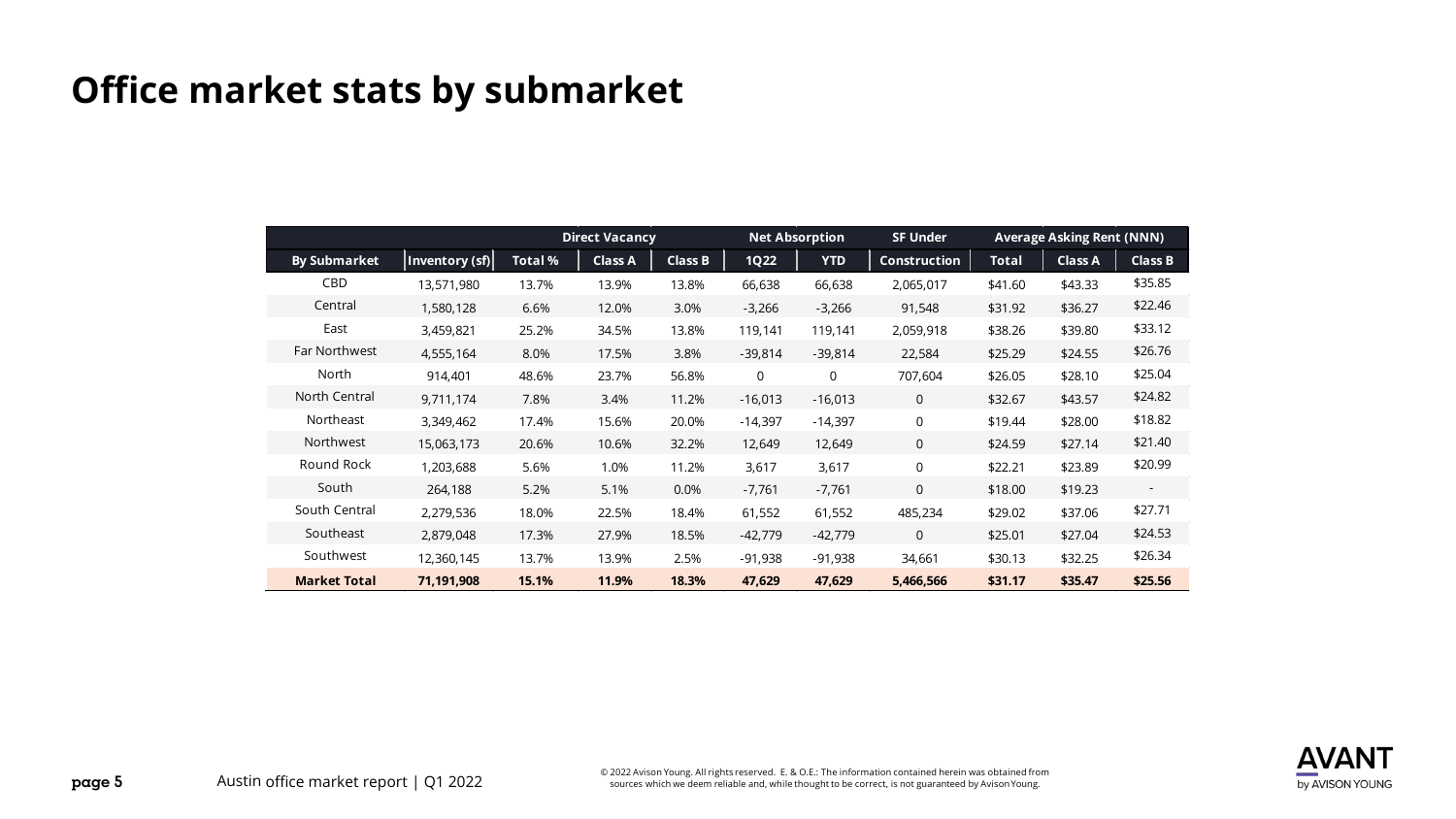### **Office market stats by class**

| <b>By Class</b>                | Inventory (sf) | <b>Vacancy</b> | <b>10 Absorption</b> | <b>YTD Absorption</b> | <b>Construction</b> | Available Sublease |
|--------------------------------|----------------|----------------|----------------------|-----------------------|---------------------|--------------------|
| Class A                        | 39,834,992     | 11.9%          | 120,590              | 120,590               | 5,270,611           | 1,397,372          |
| Class B                        | 29,003,019     | 18.3%          | $-68.034$            | $-68.034$             | 195,955             | 772,748            |
| <b>Market Total</b>            | 71.191.908     | 15.1%          | 47.629               | 47.629                | 5,466,566           | 2,170,120          |
| *Market totals include Class C |                |                |                      |                       |                     |                    |